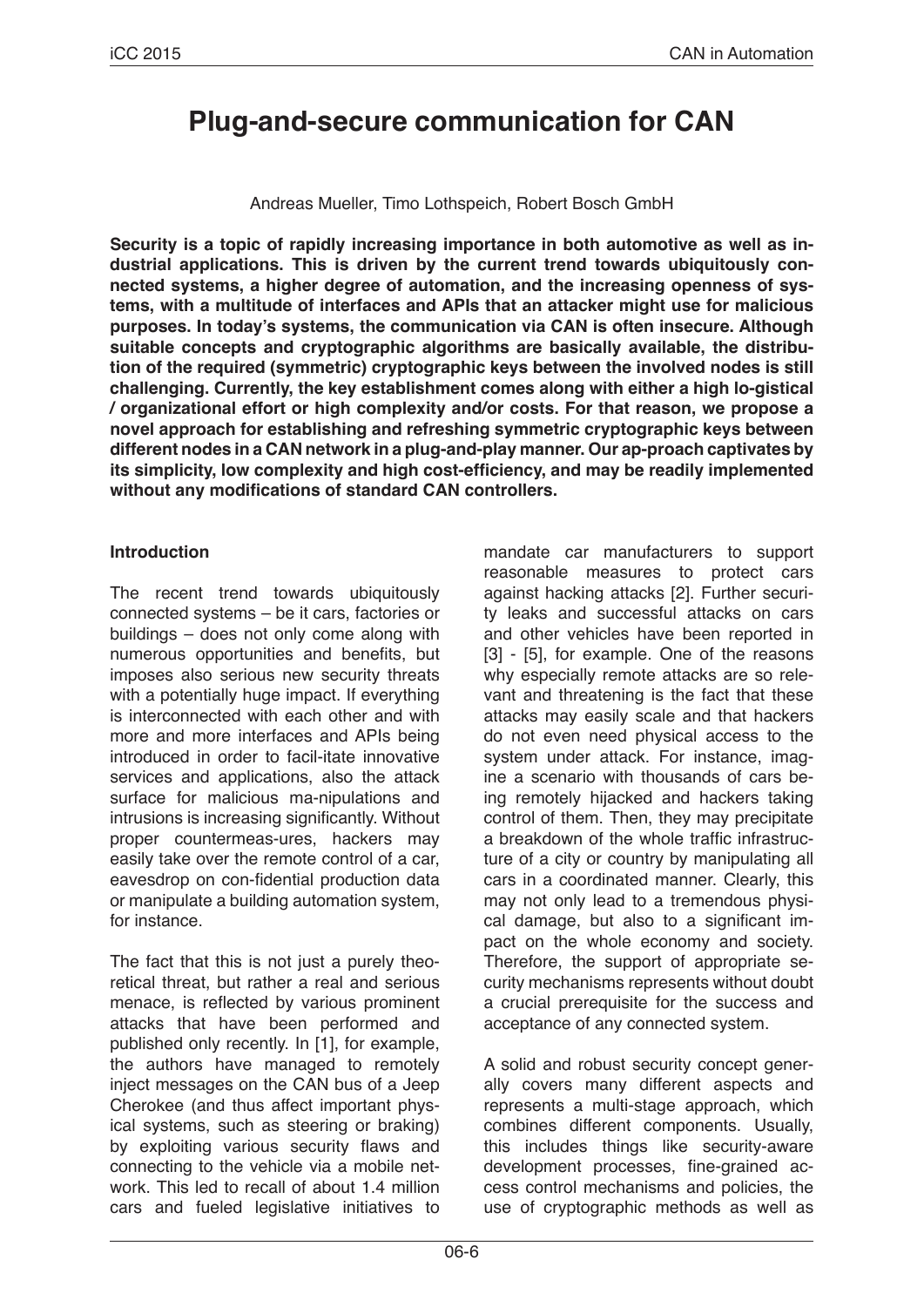associated key management procedures. In automotive networks – which we will focus on in the following, even though our approach is readily applicable to many other systems as well – a secured communication on CAN represents a particularly important building block in this re-spect since a compromised CAN network may have a direct impact on passenger or other people's safety. This is because CAN is typically used for interconnecting all kinds of sensors and actuators, e.g., for powertrain or chassis subsystems. Today, however, the communication on CAN is mostly completely insecure. Even though suitable concepts and algorithms are basi-cally available (such as tailored approach-es for authenticating or encrypting CAN messages [6], [7]), they are not used in practice yet as various other challenges still remain open. Among other things, this includes proper standardization across different OEMs and suppliers, but also efficient approaches for establishing, re-freshing and managing the cryptographic keys that are required for the involved cryptographic schemes. In this paper, we therefore propose a novel approach addressing the latter aspect, which is able to establish and refresh symmetric cryptographic keys between two nodes in a CAN network in a plug-and-play manner. To this end, special properties of the CAN physical layer are exploited and the approach captivates by its simplicity, low complexity and high cost-efficiency. Moreover, it may be readily implemented with no or only minor extensions to standard CAN control-lers. It is particularly suitable to enhance the security against remote (and thus scalable) attacks and thus may become an important building block for secure com-munication on CAN.

The remainder of this paper is structured as follows: In Section II, we outline our system and attacker model, followed by a review of existing approaches to CAN security in Section III. Our novel approach for establishing and refreshing cryptographic keys based on special CAN properties is then presented in Section IV. In Section V and VI, we discuss certain implementation aspects and elaborate on various security considerations, before concluding the paper with a short summary in Section VII.

#### **System and attacker model**

In the following, we always consider a setup as depicted in Figure 1. Two devices (Alice and Bob) are connected to the same CAN bus segment and want to establish a pair of symmetric cryptographic keys. Afterwards, they may then use these keys for encrypting and/or authenticating any messages exchanged between them. In addition, however, there may also be a potential attacker (Eve) connected to the same bus segment, which tries to determine or influence the keys to be estab-lished between Alice and Bob. In this re-gard, we make the following assumptions on Alice, Bob and Eve:

- 1) All nodes have a similar setup, made up of a CAN transceiver, a suitable CAN controller, as well as a microprocessor running the actual application software.
- 2) Eve is the victim of a remote attack in the sense that the original software running on that node has been replaced by a modified (malicious) software.
- 3) Eve may eavesdrop on all messages exchanged on the CAN bus. Furthermore, she may inject arbitrary (single) bits on the bus, e.g., by bypassing the CAN controller and directly accessing the CAN transceiver from the malicious software running on the device.



*Figure 1: Considered system model*

A major challenge in general is to make sure that even if one device has been suc-cessfully attacked (here: Eve), the impact on the overall system can be kept to a minimum. In the previously mentioned attack on a Jeep Cherokee, for example, first of all the head unit has been successfully compromised [1]. With proper security mechanisms in place (e.g., proper message authentication), it would not have been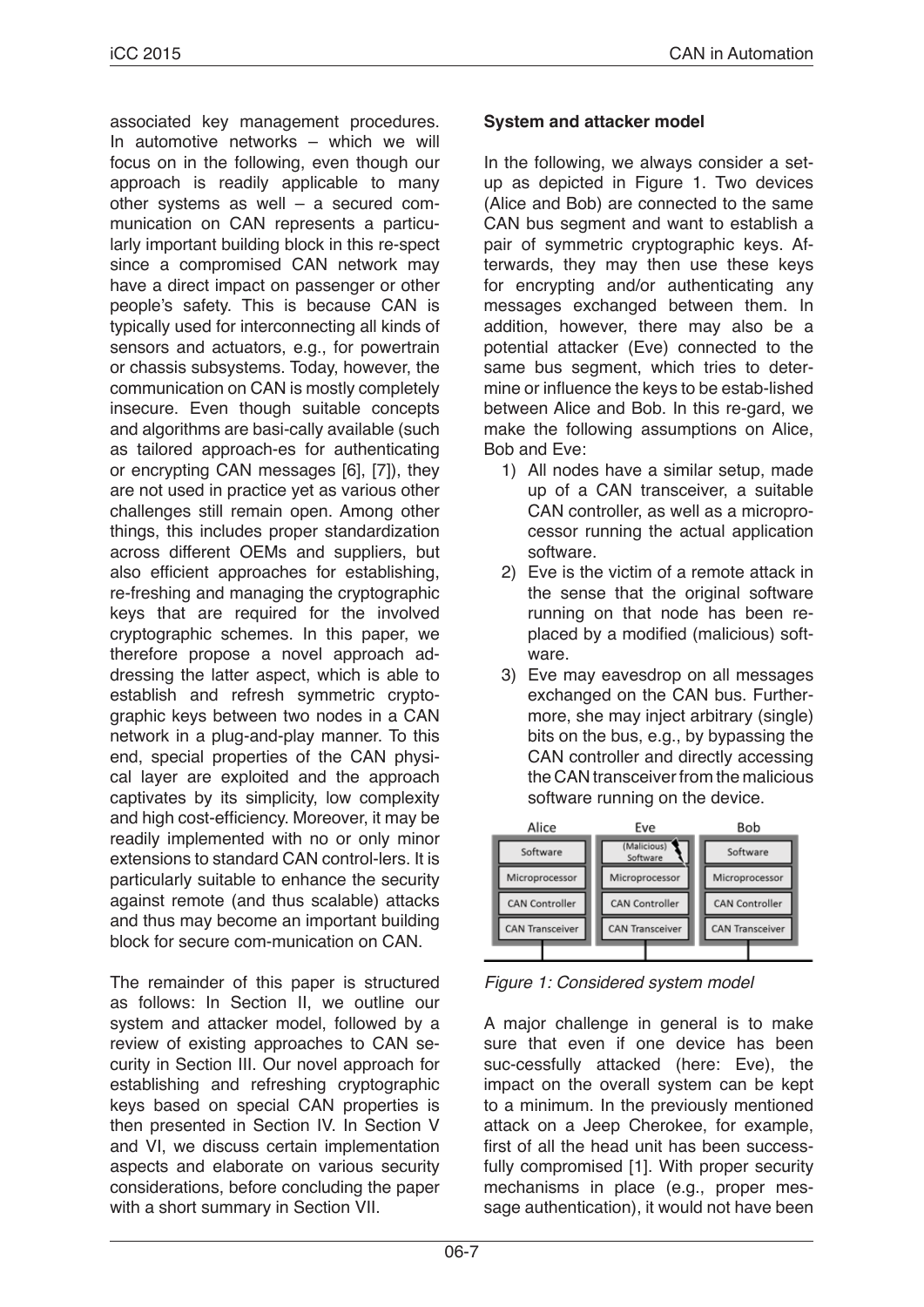possible for the head unit to control safetyrelevant functions, such as the brakes of the car, by injecting CAN mes-sages that it actually is not allowed to transmit. However, this is only possible as long as the cryptographic keys of the legit-imate nodes (here: Alice and Bob) remain secret. Therefore, Eve naturally must not be able to determine and/or influence the-se keys.

### **Review: Security for CAN networks**

The protection of the integrity of a mes-sage and the assurance of the authenticity of its sender should generally be among the top security goals in CAN-based net-works as CAN is widely used for control-ling physical systems or processes with a potential direct impact on safety. There-fore, unauthorized manipulations have to be prevented or they should at least be detectable. Confidentiality, in contrast, is considered to be only of secondary im-portance and may be useful for making it harder for an attacker to learn the current system state or for delivering critical soft-ware updates, for example.

In principle, all these security goals could be achieved in exactly the same way as in the conventional IT world (e.g., using digital signatures, message authentication codes, etc.), but for optimal performance the specific constraints of CAN-based networks should be properly taken into account. This includes things like the lim-ited data rate and message sizes, for ex-ample, as well as the limited computational power and memory of many CAN devices. Therefore, in [6] and [7] several security mechanisms specifically optimized for CAN have been proposed, which take the-se specific constraints into account. In this regard, symmetric cryptographic schemes turn out to be the basis for most of the proposed schemes due to their limited computational complexity and bandwidth requirements. The use of symmetric cryp-tography, however, requires the availability of symmetric (i.e., identical) keys at the involved nodes and the distribution / estab-lishment of these keys represents a major challenge. Possible options include a manual distribution of keys, e.g., at the end of a production line. This, however, involves a considerable (organizational) complexity and reaches its limitations if one or several devices have already been compromised before being integrated into the network (for example due to an attack performed at the supplier). Besides, an automated refreshment of keys cannot be realized this way. An alternative approach that has been actively discussed and con-sidered in recent years is to use key estab-lishment schemes based on asymmetric cryptography for that purpose, such as the Diffie-Hellman key exchange protocol [8], [9]. Major drawbacks of this approach are the high computational complexity as well as the comparatively large amounts of data that have to be exchanged between two nodes in order to set up a (secure) symmetric key. Besides, it should not be forgotten that the security of the Diffie-Hellman key exchange relies only on the difficulty to efficiently solve the discrete logarithm problem on finite fields or elliptic curves using state-of-the-art methods. Therefore, the approach may become insecure from one day to the other if adequate progress is made in this respect. This could be the advent of a high perfor-mance quantum computer, for example.

In the next section, we therefore propose a novel approach for establishing symmetric cryptographic keys between two nodes (or to be more precise: an approach for establishing a shared secret, based on which symmetric keys can be derived), whose security does not rely on hard mathematical problems, but rather on physical properties of the CAN bus. Furthermore, it has an extremely low complexity, low bandwidth requirements and may be readily implemented in practical systems. Finally, it may also be used for efficiently refresh-ing already established keys, thus making it a very useful and promising building block for future secure CAN networks.

## **CAN-based key establishment**

The basic idea of our approach is that Alice and Bob agree on a shared secret / key by means of a public discussion using standard CAN messages. In particular, both nodes simultaneously transmit ap-propriate CAN frames, so that Eve is only able to see the superposition of both mes-sages, without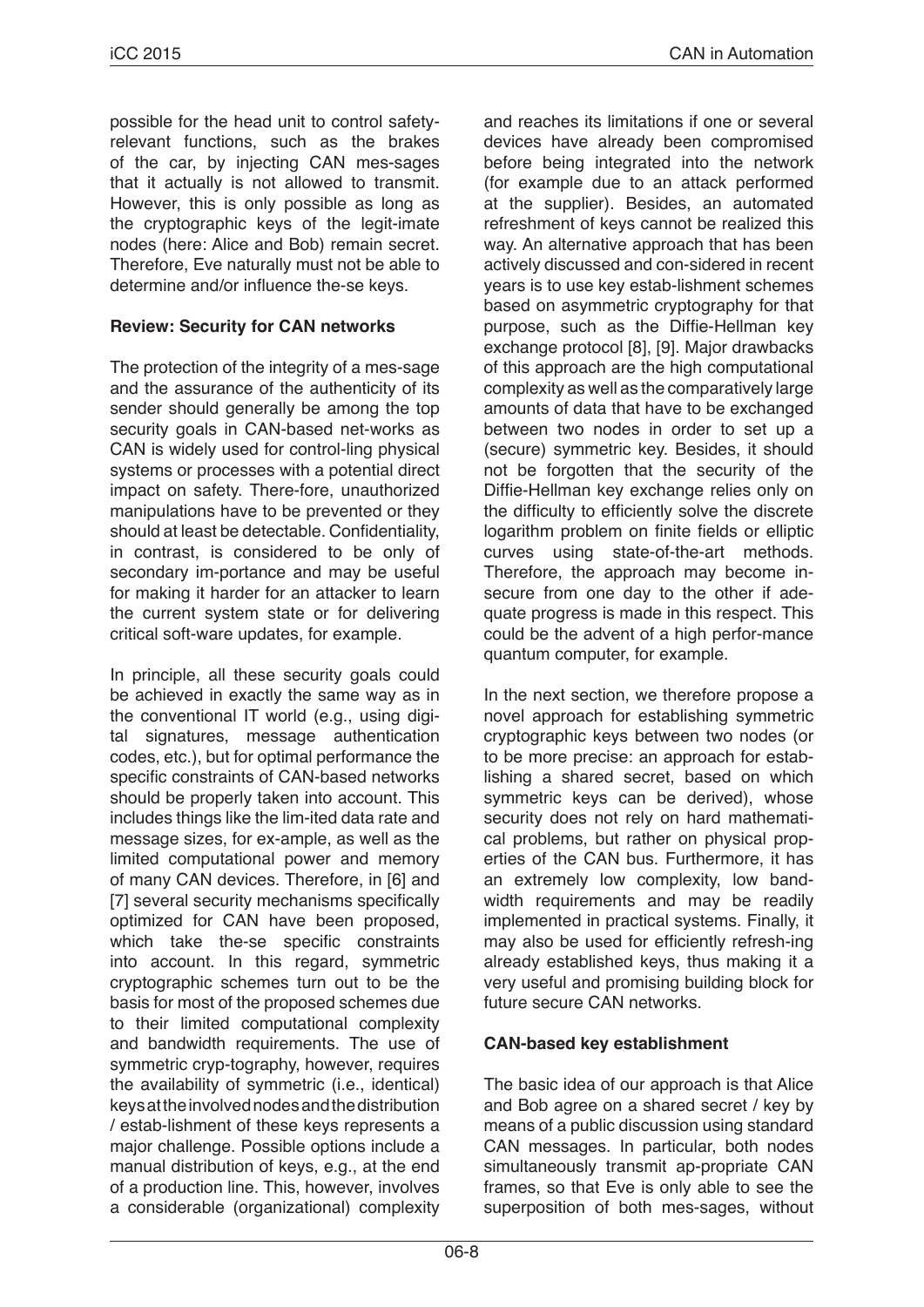knowing the exact content of each of them. However, since Alice and Bob themselves know what they have transmitted and since they can see the superposition of both messages as well, they may readily conclude what the re-spective other peer has transmitted and thus establish a shared secret that is not known to Eve.

For the concrete realization, we rely on the characteristic property of the CAN bus that bit '0' is dominant and bit '1' is recessive, which represents also the basis for the classical bus arbitration. In fact, if Alice and Bob simultaneously transmit a certain bit (as required for our approach), there are in total four different cases that may occur. These are put together in Table 1. Clearly, if one of the two nodes transmits a dominant bit ('0'), also the effective bit on the CAN bus is a '0' and only if both nodes transmit a recessive bit ('1'), we also have the recessive state after the superposition on the CAN bus. Therefore, the CAN bus may be considered as a logical AND func-tion of the individually transmitted bits.

| Table 1: Possible combinations of dominant |
|--------------------------------------------|
| and recessive bit transmissions            |

| <b>Alice</b> | <b>Bob</b> | <b>Effective Bit</b><br>on CAN Bus |
|--------------|------------|------------------------------------|
|              |            |                                    |
|              |            |                                    |
|              |            |                                    |
|              |            |                                    |

The actual procedure for agreeing on a shared secret between Alice and Bob is a multi-step approach as follows:

1) Alice and Bob generate independently of each other random bit strings *RAlice* and  $R_{Bob}$  of a pre-defined length *N*.

Example (for  $N = 10$ ): *RAlice* = 0 1 1 0 1 0 0 1 0 1  $R_{B_0b} = 1011010110$ 

2) Alice and Bob extend these random bit sequences in such a way that after each bit the corresponding inverse bit is inserted, leading to the modified bit sequences and *S<sub>Bob</sub>* of length 2N.

Example:

 *SAlice* = 01 10 10 01 10 01 01 10 01 10  $S_{Bob}$  = 10 01 10 10 01 10 01 10 10 01

3) Alice and Bob simultaneously transmit the bit sequences *SAlice* and S<sub>Bob</sub>, leading to the superimposed (effective) bit sequence  $S_{\text{eff}}$  on the CAN bus, which is given as  $S_{\text{eff}} = S_{\text{Alice}}$ AND  $S_{\text{Bob}}$ 

Example:

*S<sub>eff</sub>* = 00 00 10 00 00 00 00 01 10 00 00

Clearly, Eve may easily determine this bit sequence as well by means of simple passive eavesdropping on the channel. Therefore, it does not really help us further, yet.

4) Alice and Bob determine all tuples in  $S_{\text{eff}}$ which include a '1'.

Example: In Seff given above, there is a '1' in tuples number 3, 7 and 8 (assuming that we start counting the tuples with 1).

5) Alice and Bob delete the bits in their original random bit sequences *RAlice* and  $R_{Bob}$  corresponding to the tuples which included a '1' as determined in step 4. The result are two shortened bit sequences, denoted as  $K_{Alice}$  and  $K_{Bob}$ .

Example: Based on the outcome of step 4, Alice and Bob have to delete the bits at positions 3, 7 and 8 in their original bit sequences *RAlice* and *RBob* . Hence, we get:

 $K_{Alice}$  = 0 1 1 0 1 0 0 1 0 1 = 0 1 0 1 0 0 1  $K_{\text{Bob}}$  = 1011010110 = 1010110

Please note that this is done because whenever the effective bit on the CAN bus is a '1', it is clear that both Alice and Bob must have transmitted a '1'. Likewise, since the two bits in a tuple are always inverse to each other (cf. step 2), it is also clear that both nodes must have transmit-ted a '0' for the other bit in that case. However, exactly the same conclusion can also be drawn by Eve and therefore the tuples including a '1' do not provide any usable information for us as no secrecy is contained. For that reason, these bits are simply removed from  $S_{\text{eff}}$ .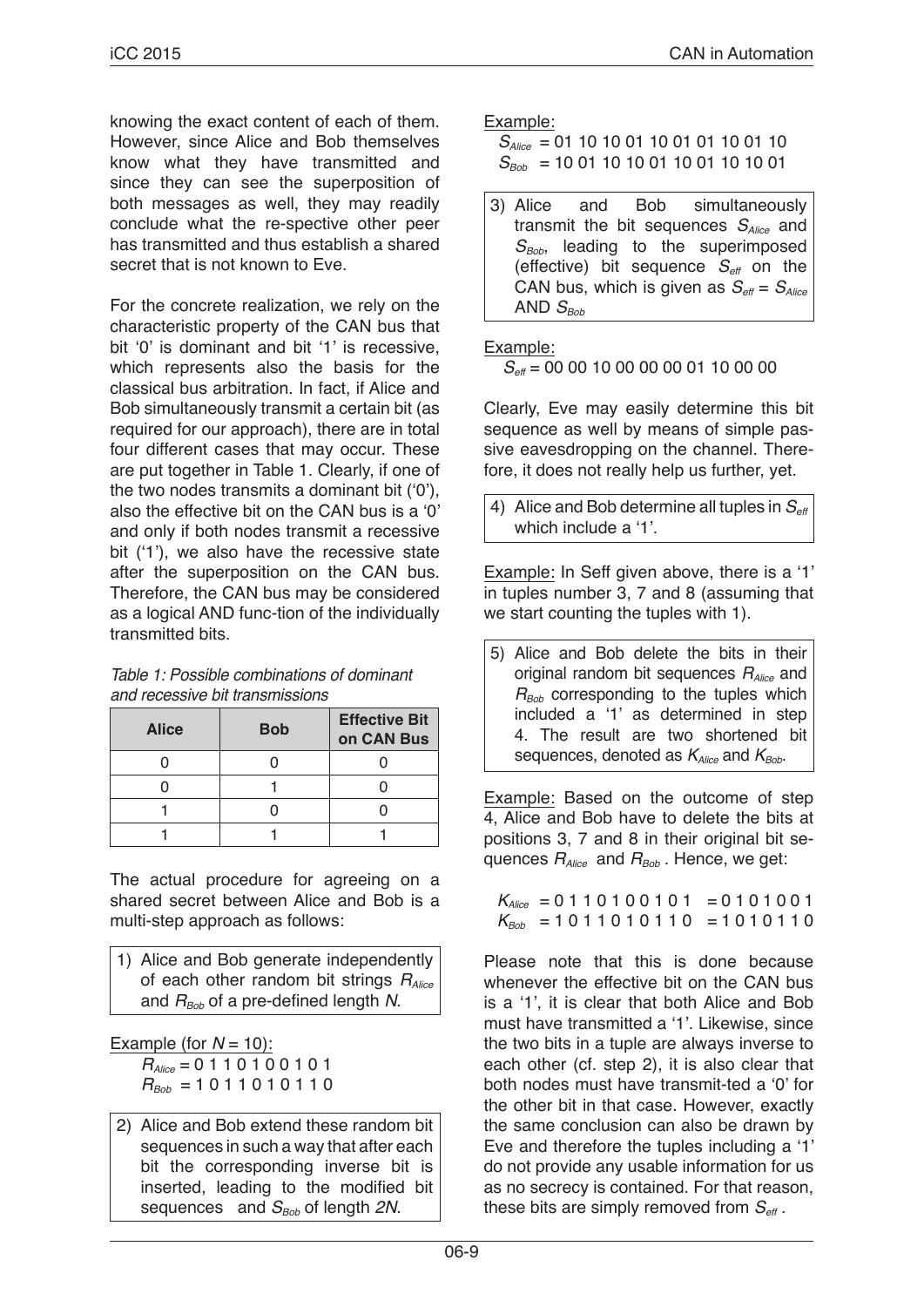6) The resulting (shortened) bit sequence of Alice (*KAlice*) is now exactly the in-verse of the corresponding bit se-quence of Bob ( $K_{B_0b}$ ), which eventually is the established shared secret.

Clearly, what remains after step 5 are the bits that are different in the initial bit strings *RAlice* and  $R_{Bob}$ . When simultaneously transmitting *SAlice* and *SBob*, we always get '00' for the tuples corresponding to these bits. Hence, by eavesdropping on *Seff*, Eve only knows that Alice and Bob have inverse bits in their original random bit sequences  $R_{Alice}$  and  $R_{Bob}$ at that position, but she is not able to tell which one has the zero and which one has the one. Alice and Bob, in contrast, know which bit they have transmitted themselves. they can also conclude that the respective other peer has transmitted the inverse bit by evaluat-ing Seff and therefore they have a clear advantage compared to Eve. Thus,  $K_{Alice}$  and  $K_{Bob}$  are unknown to Eve, but are known by Alice and Bob.

## **Discussion**

With the proposed scheme it is possible to establish a shared secret between Alice and Bob by means of a simple public discussion, i.e., by simply transmitting and receiving CAN frames and interpreting the superimposed frames on the bus in the right way. Consequently, the involved complexity is extremely low, especially compared to existing key establishment schemes, such as the Diffie-Hellman key exchange protocol. Yet, it may be done in a fully automated manner and is thus clearly superior compared to the manual distribution of keys.

The concrete integration of the core idea in a full-blown solution with suitable protocol mechanisms is still ongoing work and not elucidated in more detail here due to space constraints. In particular, for a complete solution additional mechanisms are required, e.g., for triggering the synchronized transmission of Alice and Bob, for initiating the whole procedure, and for somehow addressing the involved nodes, for example. In general, however, we do not expect any showstoppers in this respect and for most aspects solid ideas are already available.

In a practical realization, the simultaneous transmission of the bit strings SAlice and SBob preferably would be done in the payload part of a CAN frame, thus representing a deviation from standard CAN, where simultaneous transmissions may only oc-cur during the arbitration phase when transmitting the CAN identifiers. With some other smart ideas, however, it is still possible to implement the proposed in such a way that other noninvolved nodes (apart from Alice and Bob) see always valid CAN frames on the bus (even with superimposed random bit strings in the payload field) and therefore would not trig-ger the transmission of any error frame. This will be presented in more detail in the next section. What is important to note, though, is that the number of payload bits in a CAN frame is limited to 64 bits in case of standard CAN and 512 bits in case of CAN FD. Furthermore, the length of the effective shared secret that we can gener-ate with one run of the proposed proce-dure for a given length *N* of the initial random bit strings  $R_{Alice}$  and  $R_{Bob}$  is not constant, but depends on how many values in *RAlice* and *RBob* are equal. Clearly, this may vary between zero and *N*, with an expected value of *N/2*. Since in step 2 the initial random sequences are extended by a factor of two by inserting always the inverse bit after each bit and since all these *2N* bits have to be transmitted over the CAN bus, the overall efficiency ρ, which relates the length of the usable shared secret after one round of the proposed approach (given by the length of  $K_{Alice}$  and  $K_{Bob}$ , respectively) to the number of required bits to establish this shared secret (given by *2N*) is generally given by

$$
0 \le \rho \le \frac{1}{2}, \tag{1}
$$

with an expected value of  $E[\rho] = \frac{1}{4}$ . This means that on average four payload bits have to be simultaneously transmitted by Alice and Bob in order to establish one secret bit. Since for achieving state-of-the-art security usually symmetric keys of length 128 bit or even 256 bit are required, it is quite clear that for both standard CAN and CAN FD a single run of the proposed approach is generally not enough to gen-erate a sufficient number of secret bits. Therefore, also for addressing this issue suitable protocol mechanisms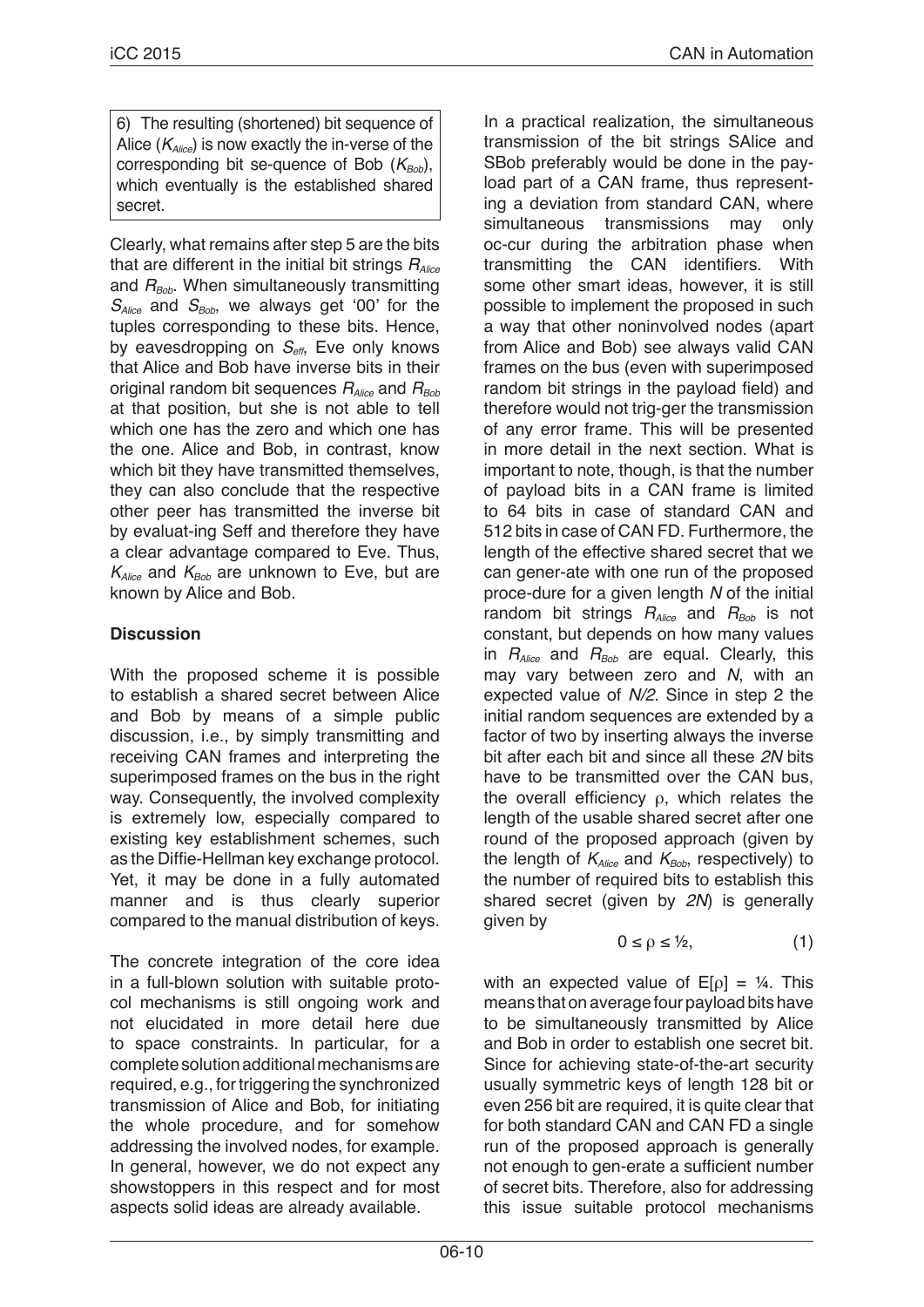are required, which ideally would enable the generation of keys of arbitrary length. This may be done by repeatedly performing the proposed procedure and combining the secret bits generated during each run in an appropriate way.

Another very promising application of the our approach is to use it not just for generating full keys of 128 of 256 bits length, but for periodically refreshing existing keys. This is generally beneficial in order to limit the time during which a certain key is used or equivalently the number of messages that are secured using one par-ticular key. By doing so, certain attacks become more difficult (e.g., plain-text at-tacks) and the potential damage in case that a particular key is revealed at some point in time can be limited. Therefore, periodic key refreshment is a highly rec-ommended security practice in general, see for example [10] and [11]. For refreshing a key, however, already a limited number of secret bits is sufficient as they may be combined with the old key in an appropriate way. This may be done by using a cryptographic hash function, for example. Hence, the proposed procedure may be regularly inserted into the regular CAN communication in order to generate new shared secret bits and to refresh the used keys accordingly for increasing the securi-ty level. The periodicity of the key re-freshment may be adaptively adjusted depending on the respective needs, thus making it a very flexible and powerful solution in practice.

Finally, it should be noted that CAN is a multicast-based communication protocol and messages transmitted by one node generally have to be received by multiple nodes. This implies that in many cases not only the communication between two nodes has to be secured, but rather the communication between groups of several nodes. Hence, cryptographic schemes for message authentication, encryption, etc. may only be reasonably applied in these cases if all devices belonging to a certain group are in possession of the same cryptographic key. The procedure proposed in this paper, however, cannot be extended to a multi-node setup in a straightforward manner. Nevertheless, there are still several possibilities how so-called *group*  *keys* may be established. In the simplest case, all nodes of a certain communication group could establish a pairwise key with one particular node of that group (e.g., a gateway node), and then this node may generate a suitable group key and signal it to all nodes of the group in a secure manner using the previously established pairwise keys.

## **Implementation aspects**

As already outlined in the previous section, the bit strings *SAlice* and SBob are preferably transmitted in the payload field of a CAN frame. Without any additional measures, however, this may lead to problems and/or compatibility issues in practical realization. In particular, with a direct implementation of the proposed approach, the superimposed CAN frame on the bus may violate the bit stuffing rule since even if the individual bit strings  $S_{Alice}$  and  $S_{Bob}$  adhere to this rule, it cannot be assured that this is also the case for the effective bit string Seff on the bus. For example, if  $S_{Alice} = 01010101$  and  $S_{Bob}$  = 10101010, both strings would be valid, but  $S_{\text{eff}} = S_{\text{Alice}}$  AND  $S_{\text{Bob}} = 00000000$  would clearly vio-late the bit stuffing rule. Hence, other nodes may generate an error frame if they observe such a violation on the bus and clock resynchronization may become more difficult. A relatively simple solution to fix this problem is to insert a fixed bit change ('01' or '10') in both  $S_{Alice}$  and  $S_{Bob}$  after each sequence of at most four bits. This way, Alice and Bob would always transmit the same two bits at this position and since the two bits include a bit change, the bit stuffing rule is never violated in the error-free case. However, this would come at the cost of a higher overhead, of course. Alternatively, Alice and Bob could determine on-the-fly when it is necessary to insert a stuff bit. In fact, both nodes have to read back the effective bit sequence Seff anyway and thus they could check in real-time if there have been five identical bits effectively on the bus and dynamically insert the inverse bit after-wards in that case. Compared to the first solution, the additional overhead would be significantly lower, but in return the complexity and processing requirements are somewhat higher.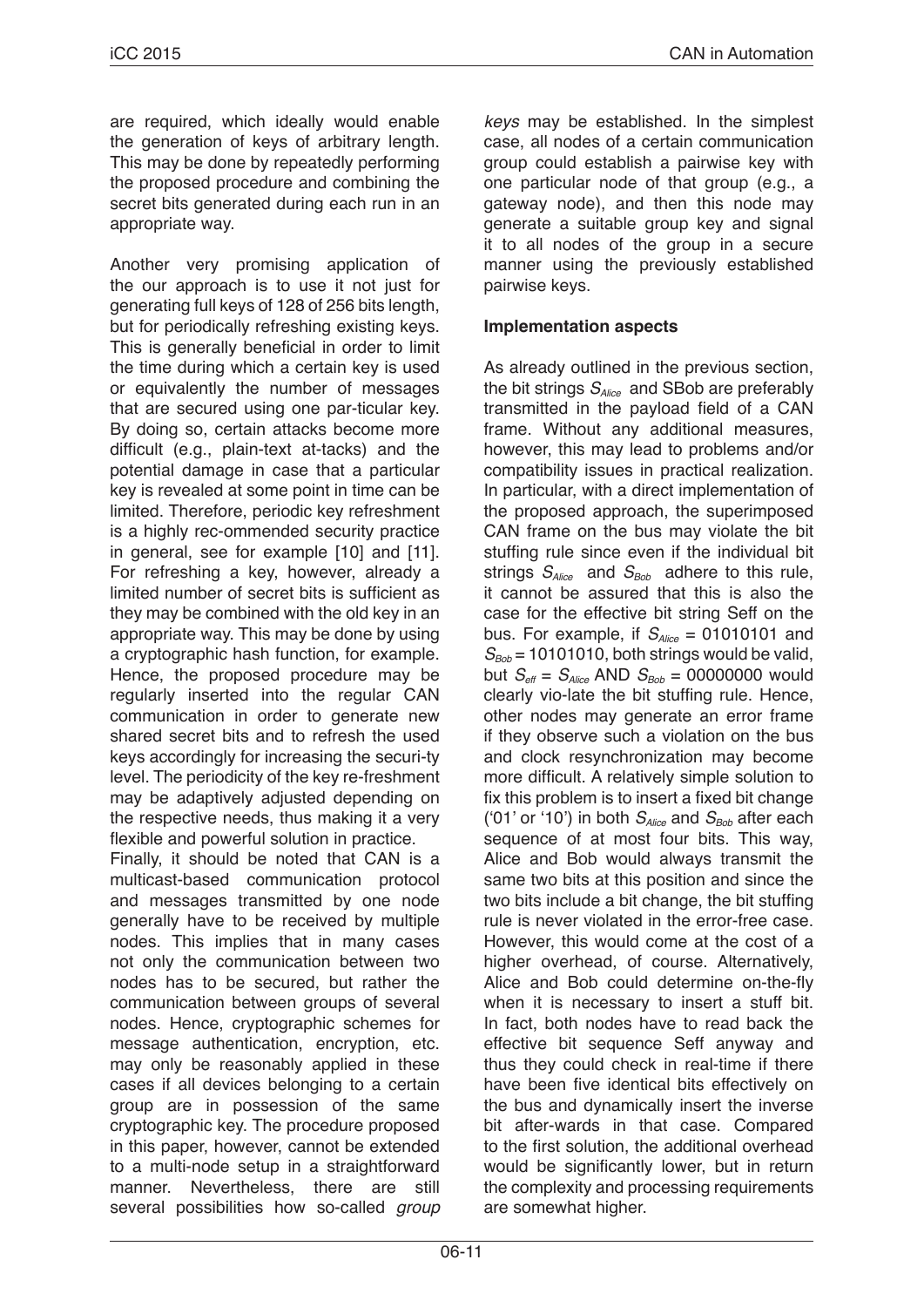A similar problem occurs with the cyclic redundancy check (CRC) field of a CAN frame in case of a direct implementation of the proposed approach. Since Seff depends on both SAlice and SBob, the valid value for the CRC field of the effective message on the bus would generally not be equal to the superimposed CRC fields of the messages transmitted by Alice and Bob in case that they calculate the CRC field in such a way that the transmitted frames are valid. In order to solve this issue and thus assure full backwards compatibility to standard CAN, the correct CRC value that matches to the effective CAN frame on the bus could also be cal-culated by both nodes on the fly and then be appended to that frame after the payload field. While making sure that the effective frame on the bus is a valid CAN frame (based on existing specifications), it has the nice side effect that this procedure would automatically help to make sure that both Alice and Bob have received the same effective bit string Seff (which is essential for deriving the same shared secret). This is because if one of the two nodes has received at least one erroneous bit but the other one hasn't, they would append different CRC fields in general, which may be detected by one of the nodes if a recessive bit is overwritten by a dominant one.

With the previously described approaches for dealing with bit stuffing violations and the CRC field, it is possible to achieve full backward compatibility in the sense that all frames on the CAN bus are always in line with the existing specifications – at least in the error-free case. Hence, smooth migration paths become possible, where not all nodes connected to a CAN bus necessarily have to support the proposed approach and existing hardware / software may widely be reused. A practical implementation may be done solely in software (using CAN/GPIO repinning, for example, and thus directly accessing the CAN transceiver from the microprocessor) or hardware-assisted, where an additional hardware module may take care of the specific requirements of the proposed approach, such as the synchronized transmission of Alice and Bob. In this regard, we envision flexible

implementation options, where existing CAN controllers taking care of the regular CAN communication do not have to be modified at all as long as they are supplemented by an additional (light-weight) hardware/ software module.

## **Security considerations**

If Eve as modeled in Section II is only passively eavesdropping on the CAN bus, she is not able to readily determine the established shared secret bit sequences  $K_{Alice}$  or  $K_{Bob}$ . As already outlined in Section IV, she just knows that the remaining<br>bits were different for both nodes. bits were different for both but – unlike Alice and Bob – cannot tell who has transmitted the zero and who the one. If, in contrast, Eve is trying to perform an active attack, for example by sending additional own bits during the exchange of SAlice and SBob between Alice and Bob, there are two different possibilities that have to be considered:

- 1) Eve is transmitting a recessive bit
- 2) Eve is transmitting a dominant bit

Transmitting a recessive bit is no different from not transmitting at all since a recessive bit does not change the effective state on the CAN bus. Therefore, we only have to analyze what Eve might do by superimposing another dominant bit to the bits exchanged between Alice and Bob. To this end, it is important to remember that with the procedure proposed in Section IV only those bits remain in the final shared secret for which the effective bit on the CAN bus was '0' for both the transmission of the original and the inverse bit (cf. step 5). Moreover, if Eve transmits a dominant bit, she cannot tell what the status on the CAN bus would have been without her transmission. Therefore, we may conclude the following:

*Conclusion 1:* An active Eve may disturb our procedure in such a way that the gen-erated secret bit strings  $K_{Alice}$  and  $K_{Bob}$  are actually not equal on both sides. In order to be able to detect such cases, therefore additional mechanisms should be intro-duced, with which Alice and Bob can verify that they have really generated the same secret bit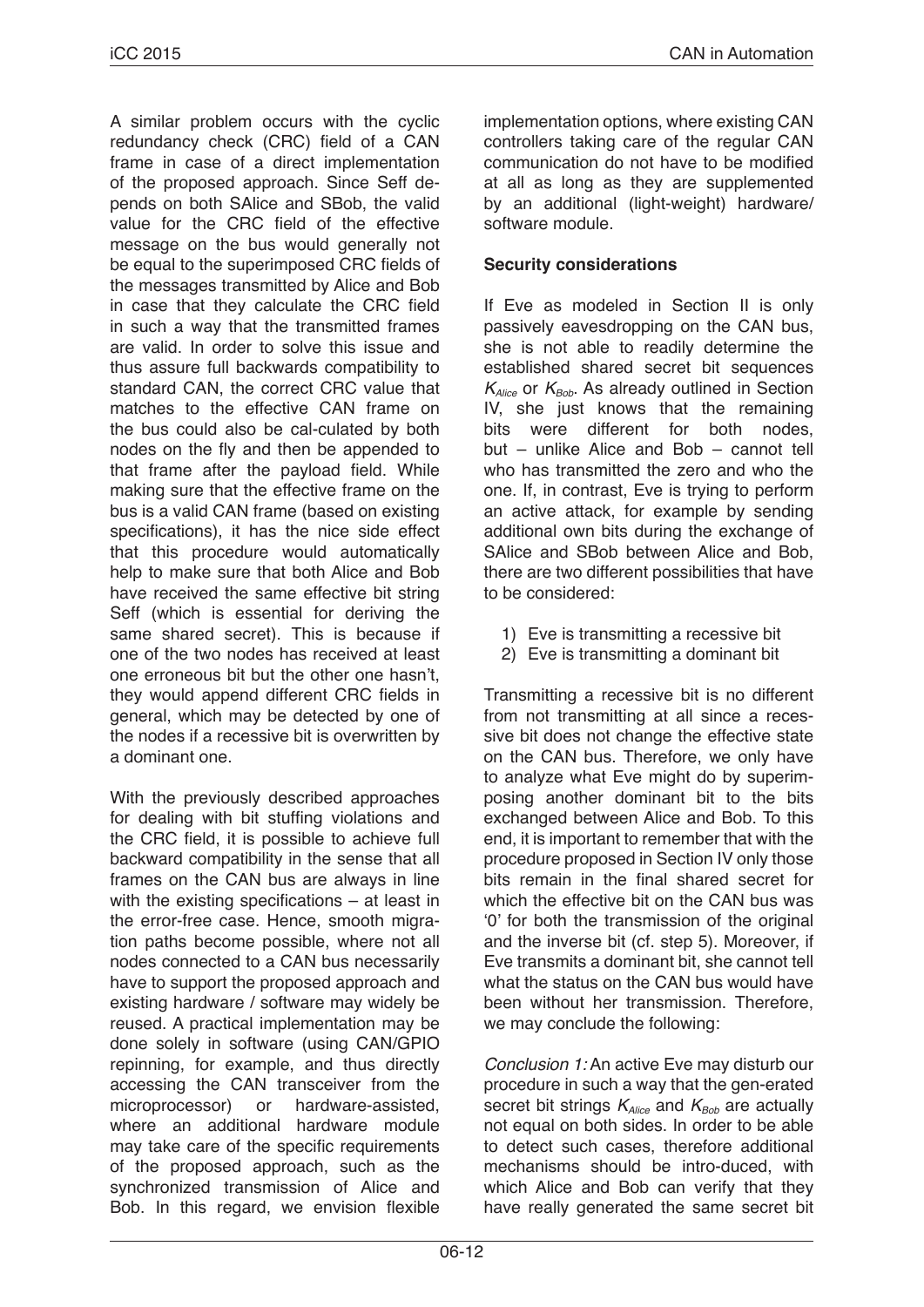sequences KAlice and KBob. This could be done by calculating and exchanging a hash value of these bit sequences, for example.

*Conclusion 2:* An active Eve is not able to enforce the generation of a particular shared secret between Alice and Bob (which she then would be aware of) and/or to learn the shared secret that is established between both nodes. This is because KAlice and  $K_{Bob}$  depend not only on  $S_{\text{eff}}$  (which may be determined and influenced by Eve), but also on the bits of  $R_{Alice}$  and  $R_{Bob}$ , which are unequal on both sides, and Eve has no way to determine these bits.

*Conclusion 3:* An active Eve may easily perform a denial-of-service attack by completely preventing the establishment of a shared secret, for example by continuously sending a dominant bit. However, this threat exists basically for any scheme since an active Eve may easily block any CAN communication on the bus. In this case, the fail-safe mode of all devices should prevent any serious safety-critical impact.

If we deviate from the attacker model introduced in Section II and consider not only remote attacks, but also attacks with direct access to the CAN bus (e.g., using own high-end equipment), the situation is getting more challenging. Without any further ado, a passive eavesdropper might be able to determine the shared secret established between Alice and Bob in this case by analyzing the voltage levels on the CAN bus, for example. This is because for fixed positions of Alice, Bob, and Eve, the volt-age level that Eve can observe on the bus may be different depending on whether Alice is transmitting a dominant bit and Bob a recessive one or vice versa. For the remote attacker case, this was not an issue since she may only access the CAN bus via a standard CAN transceiver, which regenerates the voltage levels. A remedy could be to artificially introduce a random jitter in the transmit voltage levels of Alice and Bob (within the allowed ranges), so that Eve can no longer conclude who has transmitted which bit. It should also be noted, however, that with direct (physical) access to the CAN bus, an attacker might

manipulate a car with much less effort, e.g., by simply cutting through a cable or manipulating the brakes. Nevertheless, a more detailed analysis of potential attacks with direct physical access to the CAN bus as well as possible countermeasures is part of our future work.

## **Conclusion and way forward**

Security will play a crucial role for the success and widespread acceptance of connected systems, such as connected cars and other vehicles. A major challenge in this regard is how to distribute and manage the cryptographic keys between the involved nodes. We have proposed a nov el approach for establishing and/or refreshing symmetric cryptographic keys between two CAN devices in a plug-and-play manner, exploiting special properties of the CAN bus. The proposed scheme requires only the simultaneous exchange of random bit sequences along with an appropriate interpretation of the resulting effective bit sequence on the bus. Therefore, it is of very low complexity and may be readily implemented and integrated in practical systems. Even though it certainly cannot address all existing security challenges, it has the potential to become a major building block for secure CAN communication in future. Also, it should be noted that exactly the same concept may also be used in conjunction with other bus systems having similar properties as CAN. Apart from all CAN derivatives, such as TTCAN or CAN FD, this includes the LIN- and  $l^2C$ -bus, for example.

As a next step, the basic idea has to be embedded in a larger framework, including suitable protocols and mechanisms for synchronized frame transmissions between Alice and Bob, the establishment of group keys, the generation of keys of arbitrary lengths and the like. Furthermore, a first practical proof-of-concept demonstration is planned. In general, however, no major showstoppers are expected in this respect.